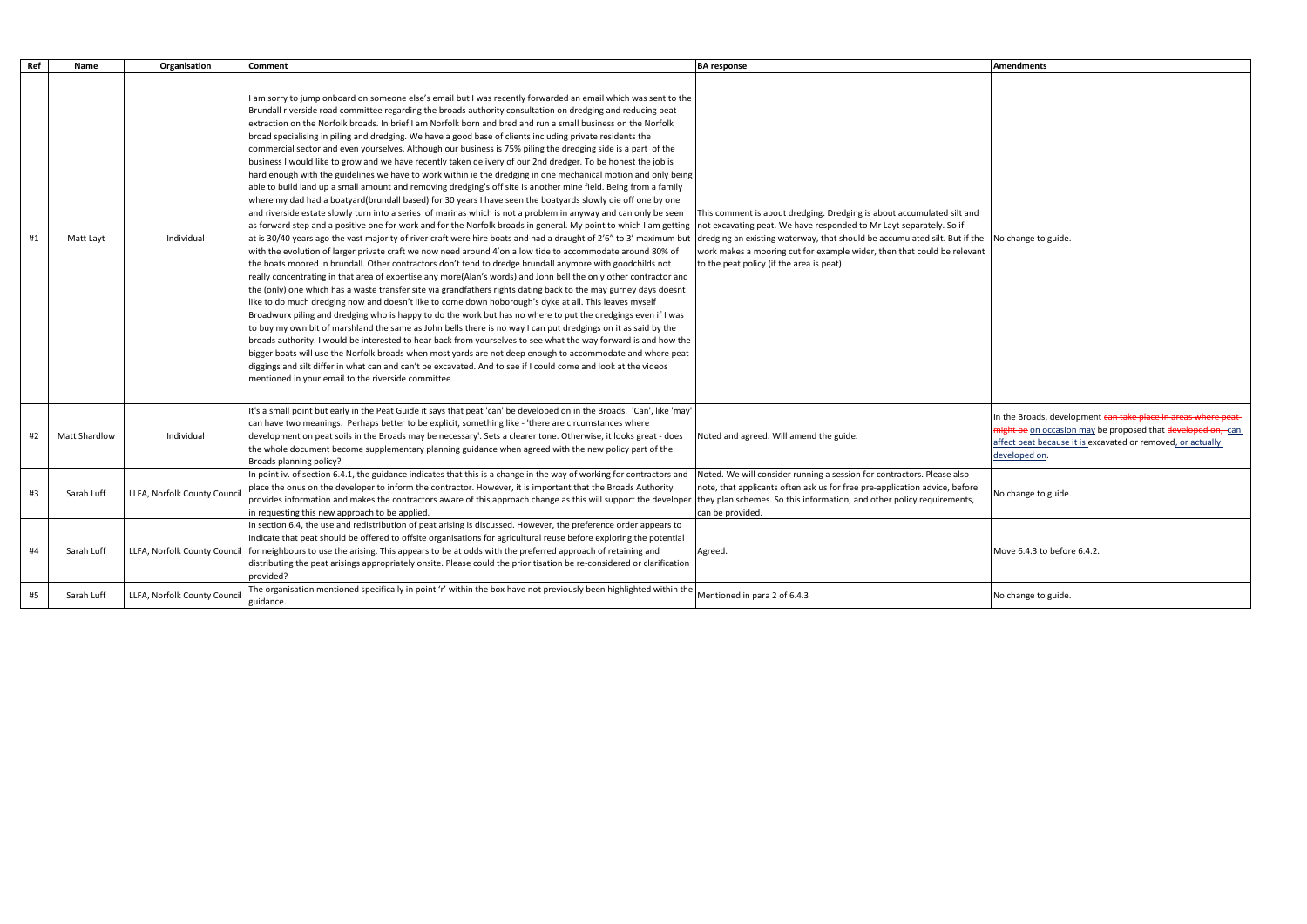| #6 | Sarah Luff |                              | In section 6.4.1 there is guidance on the relocation of peat within the site with the preference for the use of low<br>areas of potentially wet ground being given the priority. We would like to remind you of the need to retain flood<br>storage areas as there is the potential for flood storage infill. Please can you include further information relating<br>to the assessment and prevention of flood storage loss and the associated consenting process for both ordinary<br>watercourses and main rivers? Further information on the need for ordinary watercourse consenting is available<br>online at https://www.norfolk.gov.uk/rubbish-recycling-and-planning/flood-and-water-management.<br>Follow up:<br>LLFA, Norfolk County Council   In section 6.4.1, there is guidance on the relocation of peat within the site with the<br>preference for the use of low areas of potentially wet ground being given the priority. We<br>appreciate the need to keep the Peat wet and local to the point of arising and we support<br>the good intensions that it is founded upon. However, should these "hollows" and "backfill<br>areas" be within the 1% AEP (1 in 100 year) floodplain for the associated watercourse,<br>then there would be an active loss of the flood storage area. The NPPF Guidance on<br>Flood Risk and Coastal Change has emphasised that floodplain storage should be<br>retained both on an individual and cumulative basis (See extract below from<br>https://www.gov.uk/guidance/flood-risk-and-coastal-change#flood-risk-raised-by-minordevelopments).                                                                                                                                                                                                                                                                                                                                                                                                                                                                                                                                     | In terms of small schemes, like moorings cuts, backfilling or filling in lower<br>areas will not have a signigicant impact on flood risk. We sought advice<br>from the EA: 'There should be compensatory flood storage provided for<br>any deposition of peat within the flood zones. However the volumes<br>generated from a new or extended mooring cut are relatively small<br>compared to the large Broads floodplains. And therefore the offsite<br>impacts are likely to be very small indeed, fractions of a millimetre<br>increase in flood levels. Also the Broads land is often sinking, so any<br>raising is often just reinstating what used to be present. Therefore we<br>would not usually require compensation as the impacts are minimal. Also<br>in the Broads it is often not possible for level for level compensation to be<br>achieved as there is no higher land to lower. The alternative may be to<br>remove the spoil from the floodplain, however instead we usually require<br>it to be spread thinly and a calculation as to the offsite impacts carried<br>out. Especially if there are negative impacts of it being removed from the<br>floodplain as seem to be indicated. If the calculation shows very<br>insignificant impacts then we will not object and ask the LPA to determine<br>if it's ok, taking into account the cumulative impacts. In terms of the | Make this change:<br>1.1. Flood risk<br>When considering how to dispose of peat, in line with this gui<br>the impact on flood risk will need to be considered. For exam<br>when backfilling or placing the peat in sunken areas, how will<br>that affect flood storage? The EA have advised that for a smal                                                               |
|----|------------|------------------------------|-------------------------------------------------------------------------------------------------------------------------------------------------------------------------------------------------------------------------------------------------------------------------------------------------------------------------------------------------------------------------------------------------------------------------------------------------------------------------------------------------------------------------------------------------------------------------------------------------------------------------------------------------------------------------------------------------------------------------------------------------------------------------------------------------------------------------------------------------------------------------------------------------------------------------------------------------------------------------------------------------------------------------------------------------------------------------------------------------------------------------------------------------------------------------------------------------------------------------------------------------------------------------------------------------------------------------------------------------------------------------------------------------------------------------------------------------------------------------------------------------------------------------------------------------------------------------------------------------------------------------------------------------------------------------------------------------------------------------------------------------------------------------------------------------------------------------------------------------------------------------------------------------------------------------------------------------------------------------------------------------------------------------------------------------------------------------------------------------------------------------------------|---------------------------------------------------------------------------------------------------------------------------------------------------------------------------------------------------------------------------------------------------------------------------------------------------------------------------------------------------------------------------------------------------------------------------------------------------------------------------------------------------------------------------------------------------------------------------------------------------------------------------------------------------------------------------------------------------------------------------------------------------------------------------------------------------------------------------------------------------------------------------------------------------------------------------------------------------------------------------------------------------------------------------------------------------------------------------------------------------------------------------------------------------------------------------------------------------------------------------------------------------------------------------------------------------------------------------------------------------------------------------------------------------|---------------------------------------------------------------------------------------------------------------------------------------------------------------------------------------------------------------------------------------------------------------------------------------------------------------------------------------------------------------------------|
| #7 | Sarah Luff | LLFA, Norfolk County Counci  | This is further supported in the Environment Agency's guidance for the preparation of a<br>Flood Risk Assessment in Flood Zone 2 or 3 (https://www.gov.uk/guidance/flood-riskassessment-<br>in-flood-zones-2-and-3) as shown in the extract below. Furthermore, it should be noted that inappropriate<br>development in these floodplain areas should be actively avoided unless the exception test can be suitably<br>passed (Chapter 14 of NPPF<br>https://assets.publishing.service.gov.uk/government/uploads/system/uploads/attachment_<br>data/file/810197/NPPF_Feb_2019_revised.pdf). Should a development occur in the floodplain that causes a<br>reduction in the flood storage, then compensation on a level for level, volume for volume basis is required. This<br>means that any loss of flood storage must be compensated for by the reduction in level of nearby ground, such<br>that the same volume is available at every flood level before and after the works and it can freely fill and drain. In<br>other words, in order to mirror the existing situation for a particular flood, each stage (or level) is provided with<br>the same storage volume, cut and fill must equate on a level for level basis, i.e. at each level (say at 0.2 metre<br>vertical intervals for example) the excavated and filled volumes are equal. The timing at which the storage effect<br>comes into operation is significant. If this volume is reduced for any stage of a flood then the lost storage results<br>in flood waters being diverted elsewhere, leading to third party detriment. The detriment caused by a small<br>encroachment may not be significant, or even measurable, when taken in isolation but the cumulative effect of<br>many such encroachments will be significant. This approach to flood storage compensation is supported by both<br>the Environment Agency and Norfolk LLFA. Therefore, please can you include further information relating to the<br>assessment and prevention of flood storage loss and the associated consenting process for both ordinary<br>watercourses and main rivers. | cumulative effect, as the impacts are usually so small you would require a<br>lot of mooring cuts for any appreciable effects to be felt. We also feel that<br>this is an appropriate pragmatic response for small-scale water compatible<br>development'.<br>For larger schemes, like a basin extension, the amount of excavated peat<br>would be much more and disposal on site may be difficult. That is where<br>other options like nearby land will come into consideration. Again, we<br>asked the EA for their thoughts and they said 'In general the risk is<br>relatively low but for these schemes, however, if there was a larger<br>scheme which provided a greater impact (i.e. more than a couple of<br>centimetres), it would be necessary for the Broads Authority to 'ok' the off-<br>site impacts (if at all). This may be if you agree the benefits outweigh the<br>impacts. It would be worth (if not already) including something in the<br>document stating that the flood risk impacts should be calculated or<br>mitigated (although it is difficult to mitigate due to the Geography of the<br>Broads). The Environment Agency would happily review any calculations<br>supplied to us on a site by site basis and would be able to advise you of<br>the impacts further which should help with your determinations'.                                                    | scheme, such as a mooring cut, the impact on flood storage w<br>be negligible. But for larger schemes, the flood risk impact of<br>where you dispose of the peat will need to be calculated and<br>mitigated.<br>And then this question:<br>a. How do your plans for disposing of peat affect flood risk?<br>What calculations and mitigation, if needed, have you produc |
| #8 | Sarah Luff | LLFA, Norfolk County Council | The mapped Peat areas within the Broads Authority's area are shown in Appendix A. It would be useful to have<br>reference to Appendix A within the main guidance text. In addition, would the Broads Authority be willing to<br>provide a digital copy of our information? It would be useful for the LLFA to be aware of developments that may<br>be in these areas of Peat                                                                                                                                                                                                                                                                                                                                                                                                                                                                                                                                                                                                                                                                                                                                                                                                                                                                                                                                                                                                                                                                                                                                                                                                                                                                                                                                                                                                                                                                                                                                                                                                                                                                                                                                                        | There is already reference to Appendix A in the text.<br>There will be licencing requirements to consider. But the BGS layer can be No change to guide.<br>found here: https://mapapps.bgs.ac.uk/geologyofbritain/home.html                                                                                                                                                                                                                                                                                                                                                                                                                                                                                                                                                                                                                                                                                                                                                                                                                                                                                                                                                                                                                                                                                                                                                                       |                                                                                                                                                                                                                                                                                                                                                                           |

| er                |                                                                                                                                                                                                                  |
|-------------------|------------------------------------------------------------------------------------------------------------------------------------------------------------------------------------------------------------------|
|                   |                                                                                                                                                                                                                  |
| ٥ċ<br>be          |                                                                                                                                                                                                                  |
| re                | Make this change:<br>1.1. Flood risk                                                                                                                                                                             |
| e                 | When considering how to dispose of peat, in line with this guide,<br>the impact on flood risk will need to be considered. For example,                                                                           |
| ne                | when backfilling or placing the peat in sunken areas, how will<br>that affect flood storage? The EA have advised that for a smaller                                                                              |
| : a<br>ıat<br>ble | scheme, such as a mooring cut, the impact on flood storage will<br>be negligible. But for larger schemes, the flood risk impact of<br>where you dispose of the peat will need to be calculated and<br>mitigated. |
| ıt<br>e           | And then this question:<br>a. How do your plans for disposing of peat affect flood risk?<br>What calculations and mitigation, if needed, have you produced?                                                      |
| off-<br>e         |                                                                                                                                                                                                                  |
| e<br>Ś            |                                                                                                                                                                                                                  |
|                   |                                                                                                                                                                                                                  |
|                   | be No change to guide.                                                                                                                                                                                           |
|                   |                                                                                                                                                                                                                  |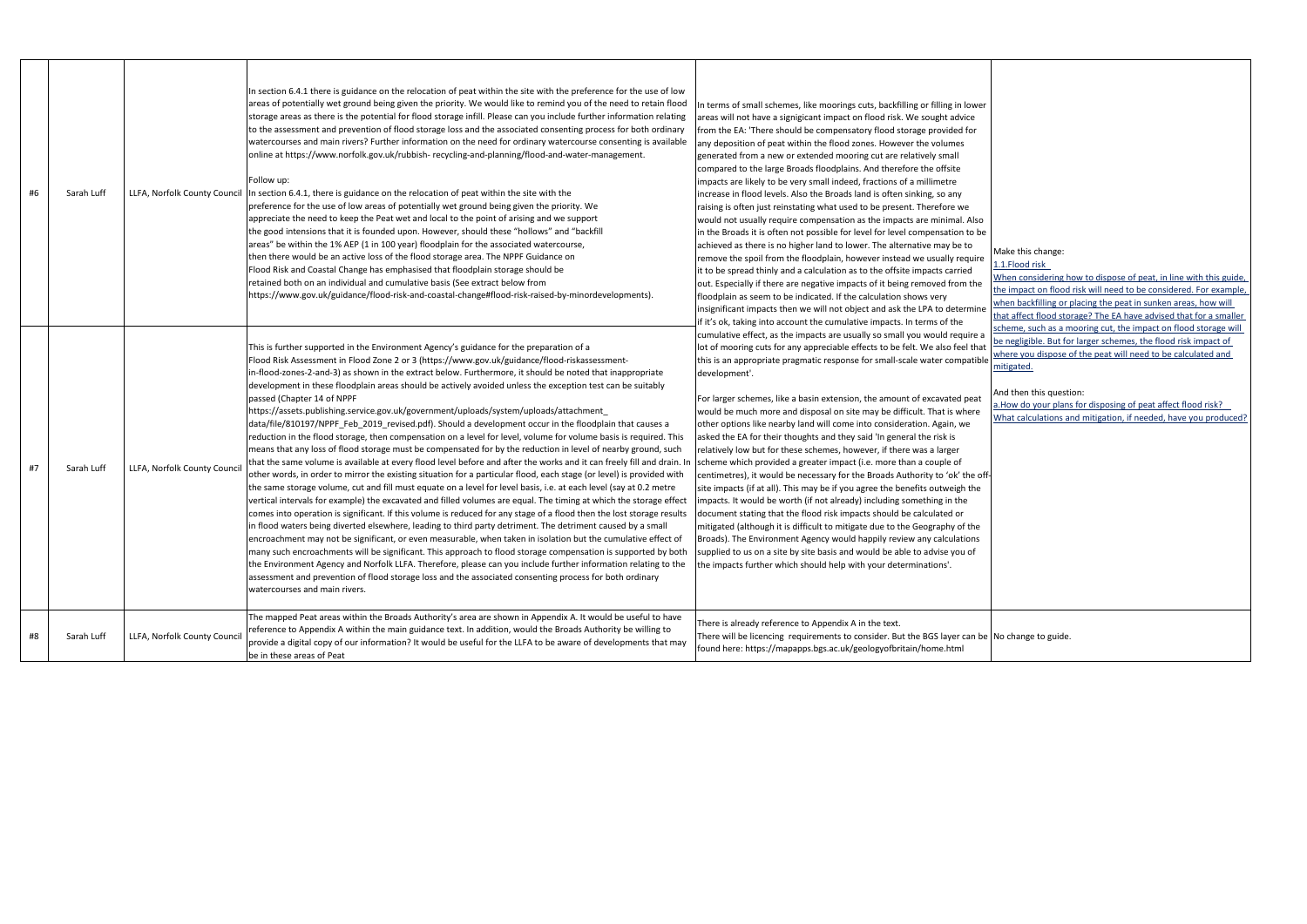Add to section 1: It should be noted that the NPPF refers to peat in terms of extraction, rather than development on peat. So for any schemes relating to the extraction of peat, it is important to note paragraph 205d) of the NPPF that says planning permission should not be granted for peat extraction from new or extended sites.

Add: organic content is partially decomposed plant matter which has carbon stored within it.

Add some more wording about water-logged heritage.

Ad: But that does not mean that peat soils should be considered as a water treatment process.

| #9  | Sarah Luff           | LLFA, Norfolk County Council | In relation to further information provided in Appendix A, it is indicated that further information is provided on<br>the benefits of peat in flood risk management. Would you be able to share any further information you have or<br>provide links to where this information can be found?<br>In Appendix A, the Broads Authority has made the statement that "Water: Peaty soils help prevent flooding by<br>absorbing and holding water like a sponge as well as filtering and purifying water. Peat can absorb large<br>quantities of nutrient and other pollutants, although peat soils can under certain conditions release these<br>chemicals back into the surrounding water."<br>The LLFA would like for this statement to be justified. As we are aware, peat soil naturally has a highwater<br>content and frequently there is high groundwater, which means the void spaces within the peat soil are already<br>saturated. If the ground is already saturated then there is very limited capacity for additional water from flood<br>events. The LLFA is unsure of how the guidance document could reasonably state that "Peaty soils help prevent<br>flooding by absorbing and holding water".<br>Therefore, the LLFA requests that information that supports this statement and any other<br>information available on the benefits of peat in flood risk management at your disposal are shared so that we<br>may support you on this matter.                                                                                               | Appendix A is taken from the Local Plan and this guide cannot change that<br>wording.<br>Peat soils in an ideal and healthy condition will be water-logged and as<br>such form part of the floodplains natural water storage. Development<br>and/or management that negatively affects the health and natural<br>functioning of the peat will therefore limit this ability to store water.<br>The statement in Appendix A is more about explaining why wet peat soils<br>are important to protect. | No change to guide.                                                                                                         |
|-----|----------------------|------------------------------|------------------------------------------------------------------------------------------------------------------------------------------------------------------------------------------------------------------------------------------------------------------------------------------------------------------------------------------------------------------------------------------------------------------------------------------------------------------------------------------------------------------------------------------------------------------------------------------------------------------------------------------------------------------------------------------------------------------------------------------------------------------------------------------------------------------------------------------------------------------------------------------------------------------------------------------------------------------------------------------------------------------------------------------------------------------------------------------------------------------------------------------------------------------------------------------------------------------------------------------------------------------------------------------------------------------------------------------------------------------------------------------------------------------------------------------------------------------------------------------------------------------------------------------------------------|----------------------------------------------------------------------------------------------------------------------------------------------------------------------------------------------------------------------------------------------------------------------------------------------------------------------------------------------------------------------------------------------------------------------------------------------------------------------------------------------------|-----------------------------------------------------------------------------------------------------------------------------|
| #10 | Mark Norman          | Highways England             | The proposals are unlikely to affect the Strategic Road Network in any way and therefore, we have no comments<br>to make on the proposed guidance.                                                                                                                                                                                                                                                                                                                                                                                                                                                                                                                                                                                                                                                                                                                                                                                                                                                                                                                                                                                                                                                                                                                                                                                                                                                                                                                                                                                                         | Noted.                                                                                                                                                                                                                                                                                                                                                                                                                                                                                             | No change to guide.                                                                                                         |
| #11 | Naomi<br>Chamberlain | Norfolk CC                   | We advise that the SPD should include reference to paragraph 205 d) of the NPPF which states that planning<br>permission should not be granted for peat extraction from new or extended sites.                                                                                                                                                                                                                                                                                                                                                                                                                                                                                                                                                                                                                                                                                                                                                                                                                                                                                                                                                                                                                                                                                                                                                                                                                                                                                                                                                             | This is not a SPD; it is a Guide. But we will make such reference.                                                                                                                                                                                                                                                                                                                                                                                                                                 | Add to section 1: It<br>in terms of extractio<br>any schemes relatin<br>note paragraph 205<br>should not be grant<br>sites. |
| #12 | lan robinson         | <b>RSPB</b>                  | Introduction: In the second paragraph there needs to be a definition of what 'organic content' means for clarity.                                                                                                                                                                                                                                                                                                                                                                                                                                                                                                                                                                                                                                                                                                                                                                                                                                                                                                                                                                                                                                                                                                                                                                                                                                                                                                                                                                                                                                          | Noted and we will add some explanation.                                                                                                                                                                                                                                                                                                                                                                                                                                                            | Add: organic conten<br>has carbon stored w                                                                                  |
| #13 | lan robinson         | <b>RSPB</b>                  | Section 3: Fourth paragraph. Examples and clear definition are needed describing what kind of archaeology the<br>guidance is referring to.<br>Follow up: I don't know what the statement 'water-logged heritage' means. All I was asking for was a definition to Noted. We will add some wording about water-logged heritage. Regarding<br>help me (and others) better understand and make a thorough, informed assessment of their proposal. An<br>example would be if a conservation organisation wanted to create a number of small turf pond 5sq m and no<br>deeper than 30cm would we be damaging the water-logged heritage? If we would be, what is the nature of that<br>heritage and how can we mitigate for the damage?                                                                                                                                                                                                                                                                                                                                                                                                                                                                                                                                                                                                                                                                                                                                                                                                                           | the specific example, see comment 33.                                                                                                                                                                                                                                                                                                                                                                                                                                                              | Add some more wo                                                                                                            |
| #14 | lan robinson         | <b>RSPB</b>                  | Section 3 The final paragraph gives a false impression that peat soils are primarily important for absorbing flood<br>water and filtering nutrients. Peat soils are most important as a medium in which protected plants and vegetation<br>communities grow, this needs to be recognised and stated. The role of peat soils in purifying water leads to their<br>deterioration and reduction in habitat quality as the peat soils (which in the Broads have low nutrient levels)<br>become adversely nutrient enriched.<br>Follow up: I suggest removing the text 'as well as filtering and purifying water' from the last paragraph of section<br>3. The peat soils in the Broads are characterised by low nutrient profiles - low nitrates and phosphates. This has<br>created the unique habitats and species composition we see and which are protected by European law. Indeed<br>75% of the UK calcareous fen resource is found in the Broads. It may well be true that peat soils filter and purify<br>water but if the impression given is that filtering and purifying water is a key function of peat soils in the fens then<br>this needs amending. If peat soils capture nutrients they lose their intrinsic value and change adversely. Anything<br>that causes these changes would be described as having a 'likely significant effect' on protected sites and<br>protected species. These adverse changes would lead to deterioration of the peat soils and habitats leading to<br>loss of swallowtail butterflies, loss of fen orchid etc. | Noted. Will add some text to the end of this section to clarify.                                                                                                                                                                                                                                                                                                                                                                                                                                   | Ad: But that does no<br>as a water treatmer                                                                                 |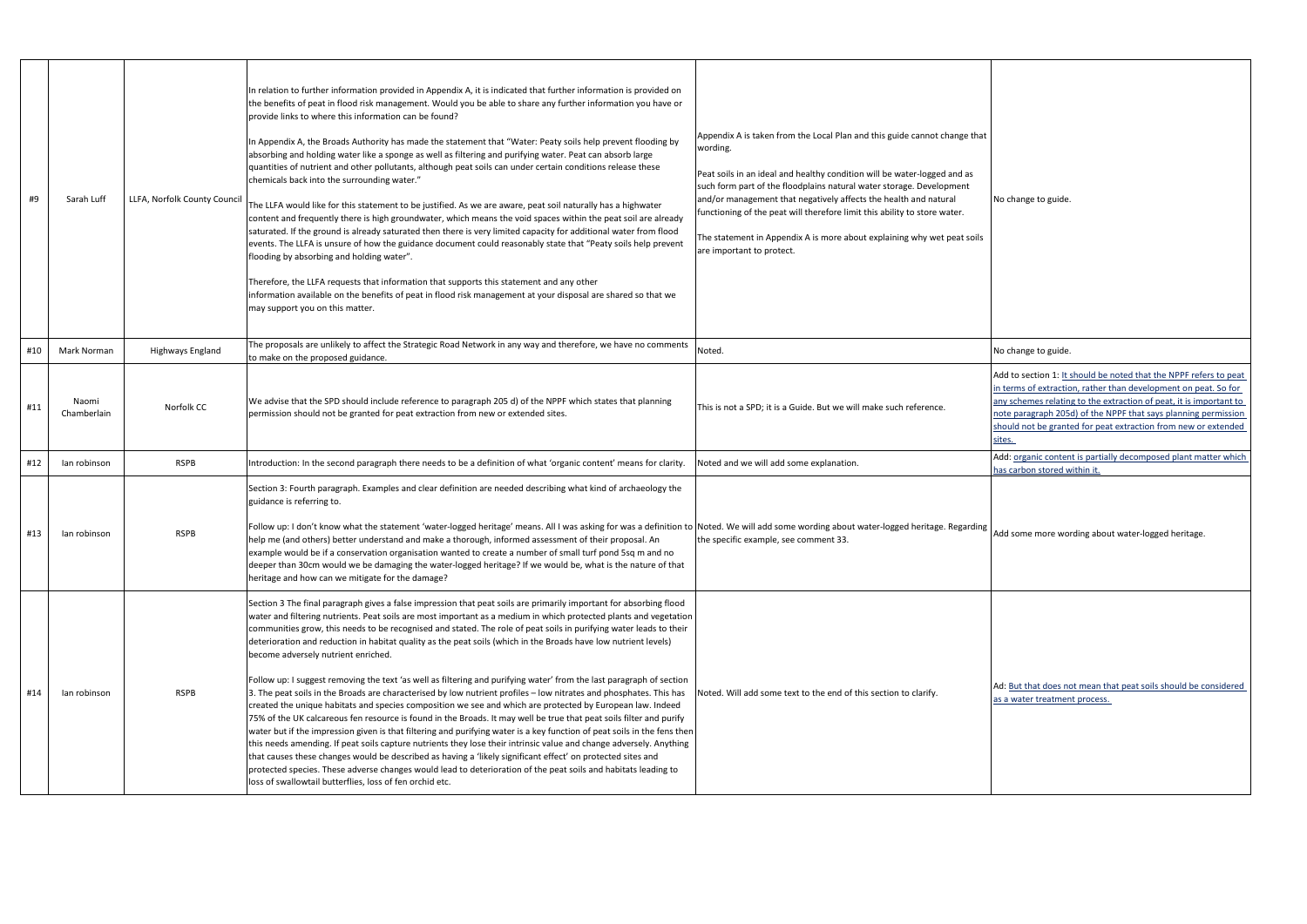| #15 | lan robinson | <b>RSPB</b> | Question relating to Section 4 Peat Report - Page 6. The guidance needs be clear on how recent the data from<br>peat cores sampling should be. If peat samples have already been taken across a site, will this information be<br>acceptable and if so beyond which point in time would this data/information become inadmissible? Substantial<br>peat cores have already been taken across the Broads and a link to this information might provide a useful<br>appendix.                                                                                                                                                                                                                                                                                | To confirm, as set out in the guide, peat coring is only required near to the<br>edge of the BGS boundary and if there is disagreement that the site in<br>question is on peat. Coring is not required on all occasions. Historic<br>information would be useful, but if there has been a big change to the site, No change to guide.<br>then that could affect the historic core's accuracy and relevance. All soil<br>information is historic, compelted around 1980 for the Broads and not<br>systematically modified, but is still relevant. This is a site specific issue.                                          |                     |
|-----|--------------|-------------|----------------------------------------------------------------------------------------------------------------------------------------------------------------------------------------------------------------------------------------------------------------------------------------------------------------------------------------------------------------------------------------------------------------------------------------------------------------------------------------------------------------------------------------------------------------------------------------------------------------------------------------------------------------------------------------------------------------------------------------------------------|--------------------------------------------------------------------------------------------------------------------------------------------------------------------------------------------------------------------------------------------------------------------------------------------------------------------------------------------------------------------------------------------------------------------------------------------------------------------------------------------------------------------------------------------------------------------------------------------------------------------------|---------------------|
| #16 | lan robinson | <b>RSPB</b> | Questions relating to Section 5 - Page 8 and Appendix A Page 18. From the outset there needs to be clarity and<br>definition of what represents development. For example, is there a minimum surface area and depth, below<br>which excavation of peat or covering peat is not classified as development? This is particularly important for<br>conservation purposes where small, shallow turf ponds are proposed (as described in Appendix A), or for example<br>a fence post or footings for a bridge needs installing. Do these examples qualify as development? A list of<br>activities which are exempt would be a useful addition as an appendix.                                                                                                 | The issue raised is just not about peat, but relates to all applications. If<br>anyone has any queries about what is development and what needs<br>permission, we offer a free pre-application advice. Such a list would be<br>extremely long and may not cover all eventualities.                                                                                                                                                                                                                                                                                                                                       | No change to guide. |
| #17 | lan robinson | <b>RSPB</b> | RSPB suggests clarity is provided regarding sequential planning applications to make it clear that gradual creep<br>will not be permitted. For example, an applicant may apply to create or extend an area for car parking involving<br>loss of peat by 10m2. The overall objective of the applicant may be to ultimately create a larger covered area and<br>they may decide to achieve this in a piecemeal way and submit further, subsequent applications to extend the<br>parking area, which over time may be considerably larger than the initial application. It needs to be made clear at<br>the outset that concurrent developments which may seek to perverse the process will be refused.                                                     | Any additional development that could lead to creep would require the<br>submission of a separate application, which would be consdiered on its<br>own merits, but the site's history would be taken into account.                                                                                                                                                                                                                                                                                                                                                                                                       | No change to guide. |
| #18 | lan robinson | <b>RSPB</b> | In a similar way some clarity is needed describing that peat is valuable whether a site is designated or not and<br>there is no difference between peat on a County Wildlife Site compared to a SSSI.                                                                                                                                                                                                                                                                                                                                                                                                                                                                                                                                                    | Peat policy is considered regardless of land designation.                                                                                                                                                                                                                                                                                                                                                                                                                                                                                                                                                                | No change to guide. |
| #19 | lan robinson | <b>RSPB</b> | Clarifying Confusion Between Development for Nature Conservation and Built Development<br>RSPB suggests a clear distinction is made between traditional built development (housing, pilings, construction)<br>where there is a permanent loss of peat; and peat excavation as part of nature conservation where the net result<br>is positive and both the habitat and Carbon capturing potential is enhanced.                                                                                                                                                                                                                                                                                                                                           | It is important to note that the peat policy and guide are not saying that<br>development is not allowed on peat at all. It is a reduce, re-use kind of<br>policy. One of the key questions is justifying why the scheme needs to go<br>where it is proposed, can it be reduced in scale and then what are you<br>going to do with the peat that is excavated. These queries are important<br>and can be addressed, regardless of the type of development. Planning is<br>all about weighing up the benefits with any negative impact a scheme can<br>have.                                                              | No change to guide. |
| #20 | lan robinson | <b>RSPB</b> | If the proposed development/work is on a SSSI and the work is consented by Natural England through a site<br>management plan and is deemed necessary for site management and is a valid plan or project as defined in<br>European legislation and/or is part of habitat restorative/maintenance what approach is recommended? The<br>draft guidance isn't clear and given the potential scale of works linked to habitat and species management, the<br>large number of potential applications clarity here would help to limit inquiries and avoid unnecessary officer<br>time and prevent the need for conservation charities to submit unnecessary and costly planning applications.                                                                  | It is important to note that the peat policy and guide are not saying that<br>development is not allowed on peat at all. It is a reduce, re-use kind of<br>policy. One of the key questions is justifying why the scheme needs to go<br>where it is proposed, can it be reduced in scale and then what are you<br>going to do with the peat that is excavated. These queries are important<br>and can be addressed, regardless of the type of development. Planning is<br>all about weighing up the benefits with any negative impact a scheme can<br>have.                                                              | No change to guide. |
| #21 | lan robinson | <b>RSPB</b> | Most of the proposed work carried out on SSSI's with peat soils involves creation of shallow scrapes (10-30cm<br>deep and up to 25m2). What is the known intelligence regarding the benefit of 'new peat' created as these<br>shallow scrapes accrete and the ability of newly forming peat to capture carbon as compared with existing peat?<br>If indeed 'new peat' is better able to capture carbon as well as provide habitat for a wider range of biodiversity<br>this may provide added impetus for this type of operation, especially if the process followed to obtain planning<br>consent is considered separate from what be described as construction or built development; and given the<br>benefits may warrant a reduced application cost. | Regarding reduced application cost, fees are set nationally. It is important<br>to note that the peat policy and guide are not saying that development is<br>not allowed on peat at all. It is a reduce, re-use kind of policy. One of the<br>key questions is justifying why the scheme needs to go where it is<br>proposed, can it be reduced in scale and then what are you going to do<br>with the peat that is excavated. These queries are important and can be<br>addressed, regardless of the type of development. Planning is all about<br>weighing up the benefits with any negative impact a scheme can have. | No change to guide. |

| No change to guide. |
|---------------------|
| No change to guide. |
| No change to guide. |
| No change to guide. |
| No change to guide. |
| No change to guide. |
| No change to guide. |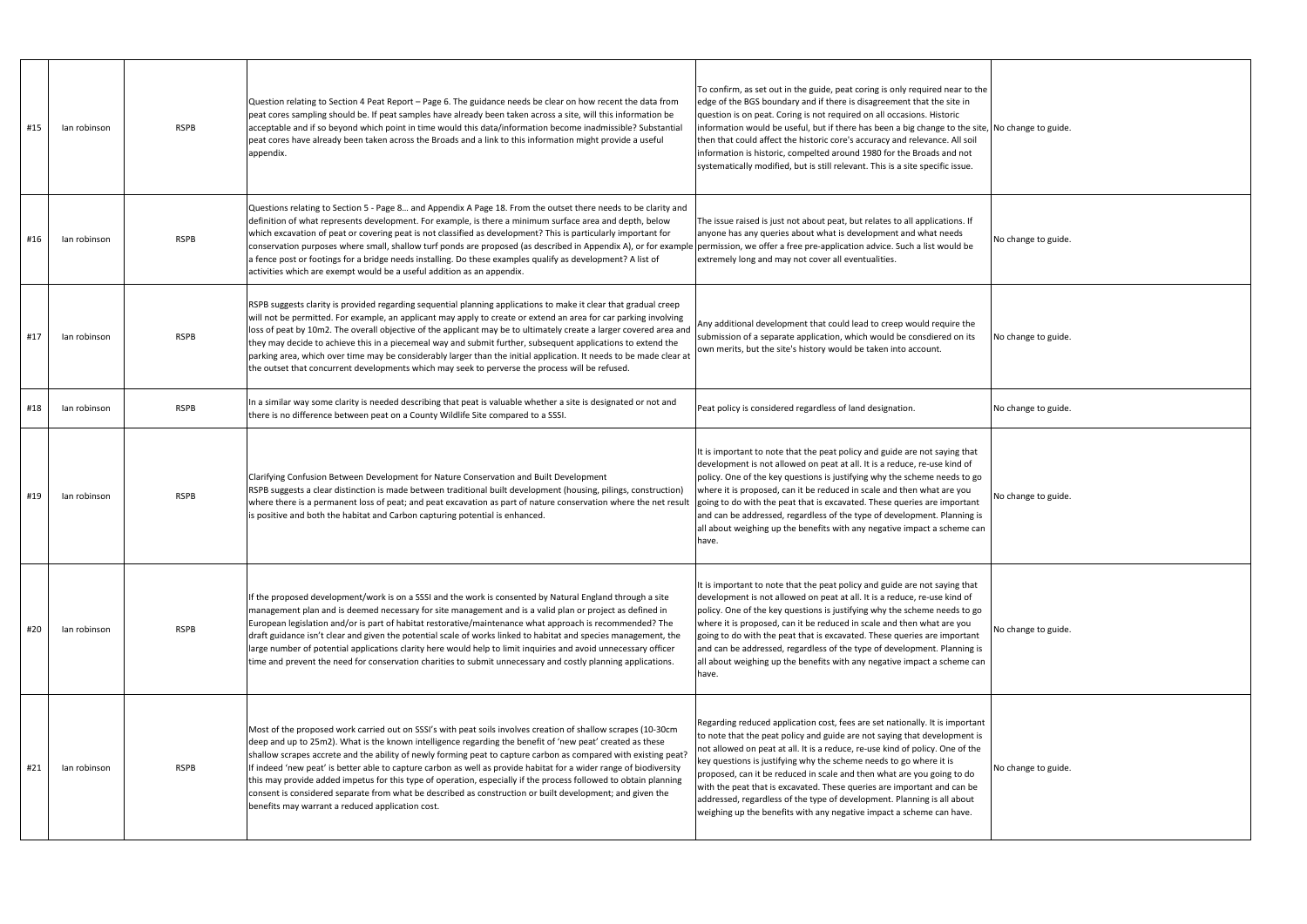| #22 | lan robinson | <b>RSPB</b> | I If the development involves removing invading primarily willow and alder scrub and lifting and removing root<br>plates to encourage and promote restoration of the fen, and which disturbs/removes some of the surface peat<br>does this activity constitute removal of peat, require assessment and provision of information provided as part of removal of scrub would be included.<br>a proposal/application?                                                                                                                                                                                                                                                                                                                                                                                                                                                                                                                                                                                                                                                                                                                                                                                                                                                                                                                                                                                                                                                                                                                                                                                                                                                                                                                                                                                                                                                                                                                                                                         | It is unlikely that this activity of essentially short-term disturbance and                                                                                                                                                                                                                                                                                                                                                                                                                                                                                                                                                                                                                                                                                                                                                                                                                                                                                                                                                                                                                                                                                                                                                                                         | No change to guide.                                              |
|-----|--------------|-------------|--------------------------------------------------------------------------------------------------------------------------------------------------------------------------------------------------------------------------------------------------------------------------------------------------------------------------------------------------------------------------------------------------------------------------------------------------------------------------------------------------------------------------------------------------------------------------------------------------------------------------------------------------------------------------------------------------------------------------------------------------------------------------------------------------------------------------------------------------------------------------------------------------------------------------------------------------------------------------------------------------------------------------------------------------------------------------------------------------------------------------------------------------------------------------------------------------------------------------------------------------------------------------------------------------------------------------------------------------------------------------------------------------------------------------------------------------------------------------------------------------------------------------------------------------------------------------------------------------------------------------------------------------------------------------------------------------------------------------------------------------------------------------------------------------------------------------------------------------------------------------------------------------------------------------------------------------------------------------------------------|---------------------------------------------------------------------------------------------------------------------------------------------------------------------------------------------------------------------------------------------------------------------------------------------------------------------------------------------------------------------------------------------------------------------------------------------------------------------------------------------------------------------------------------------------------------------------------------------------------------------------------------------------------------------------------------------------------------------------------------------------------------------------------------------------------------------------------------------------------------------------------------------------------------------------------------------------------------------------------------------------------------------------------------------------------------------------------------------------------------------------------------------------------------------------------------------------------------------------------------------------------------------|------------------------------------------------------------------|
| #23 | lan robinson | <b>RSPB</b> | The opening comments in these sections of the document are contradictory and serve only to confuse. In 6.4.1<br>the direction given is that peat needs to be kept wet because drying peat releases Carbon and confirms the<br>sentence in Section 3 which states 'The protection of peat soils is therefore critical to help address climate<br>change.' In 6.4.2 this position regarding protection of peat soils and the need to keep them wet is completely<br>eroded by saying that 'in some cases' it may not be possible to keep peat soils wet and then goes on to provide a<br>list of several alternative uses for excavated peat all of which will release Carbon. Either peat needs to be kept<br>wet or not. RSPB suggests any developments which cannot be completed in such a way that excavated peat soils<br>are kept wet either at the parent site or at a donor site are refused. The guidance also needs to state what level of<br>wetness needs to be achieved/maintained and whether this needs to be constant i.e. is periodic drying out OK or<br>does the peat need to be perpetually waterlogged.<br>Follow up: Following on from the above comment there may be opportunities where it is deemed ecologically,<br>environmentally and archaeologically sound to excavate and transport peat to a donor site to reinstate peatland<br>habitats lost to recent and historical land management practices, and where the transported peat will remain<br>wet. Consideration needs to be taken that in order to maintain peat soils in a wet state will likely dramatically<br>increase costs of maintaining the quality of some of the most biodiverse sites in the Broads. Some form of<br>compromise regarding degree of wetness of peat needs to be made otherwise the new development guidance<br>might lead to unreasonable management costs resulting in deterioration of the common, scarce and rare habitats<br>and species for which the Broads is special. | There seems to be two points to this comment.<br>The first is on the issue of keeping the peat wet and if the scheme cannot<br>commit to this, why allow another option. The preference in the guide and<br>policy is to keep the peat wet to ensure the carbon stays locked in. But we<br>need to remember that this policy and guide are local approaches to<br>protecting peat and its qualities and there is no national approach. To give<br>the only option as keeping peat wet is restrictive and may be contrary to<br>various planning rules and policies. The policy approach is not a stop of<br>development on peat, but a reduce/re-use type appraoch. As such, the<br>Authority is trying to be pragmatic and seek benefits from the peat if it<br>cannot be kept wet. This policy approach is quite a step change in thinking<br>about development on peat and given the national commitments to<br>carbon dioxide and climate change, it may be that peat is addressed<br>nationally or there is scope to go further as we produce the next local<br>plan.<br>The second point is asking how wet the peat should be kept. This is site<br>specific. Ideally, for it not to waste, needs to be completely saturated for<br>the majority of the year. | Add some text abou<br>of the year to the gu<br>need to be somewh |
| #24 | lan robinson | <b>RSPB</b> | Following on from the above comment there may be opportunities where it is deemed ecologically,<br>environmentally and archaeologically sound to excavate and transport peat to a donor site to reinstate peatland<br>habitats lost to recent and historical land management practices, and where the transported peat will remain<br>wet.                                                                                                                                                                                                                                                                                                                                                                                                                                                                                                                                                                                                                                                                                                                                                                                                                                                                                                                                                                                                                                                                                                                                                                                                                                                                                                                                                                                                                                                                                                                                                                                                                                                 | Noted. This will be considered on a case by case basis                                                                                                                                                                                                                                                                                                                                                                                                                                                                                                                                                                                                                                                                                                                                                                                                                                                                                                                                                                                                                                                                                                                                                                                                              | No change to guide.                                              |
| #25 | lan robinson | <b>RSPB</b> | Consideration needs to be taken that in order to maintain peat soils in a wet state will likely dramatically increase<br>costs of maintaining the quality of some of the most biodiverse sites in the Broads. Some form of compromise<br>regarding degree of wetness of peat needs to be made otherwise the new development guidance might lead to<br>unreasonable management costs resulting in deterioration of the common, scarce and rare habitats and species<br>for which the Broads is special.                                                                                                                                                                                                                                                                                                                                                                                                                                                                                                                                                                                                                                                                                                                                                                                                                                                                                                                                                                                                                                                                                                                                                                                                                                                                                                                                                                                                                                                                                     | The policy is not saying no development on peat. See previous comments.<br>We are taking a pragmatic approach to using peat excavated.                                                                                                                                                                                                                                                                                                                                                                                                                                                                                                                                                                                                                                                                                                                                                                                                                                                                                                                                                                                                                                                                                                                              | No change to guide.                                              |
| #26 | lan robinson | <b>RSPB</b> | Thoughts on how to dispose of excavated peat:<br>• Shred excavated peat then spread/blow across site - in a similar way to how a spoil or muck spreader<br>broadcasts soils? Would this be acceptable on SSSI's?                                                                                                                                                                                                                                                                                                                                                                                                                                                                                                                                                                                                                                                                                                                                                                                                                                                                                                                                                                                                                                                                                                                                                                                                                                                                                                                                                                                                                                                                                                                                                                                                                                                                                                                                                                           | Noted. This is the sort of discssion we would have to have at time of<br>application.                                                                                                                                                                                                                                                                                                                                                                                                                                                                                                                                                                                                                                                                                                                                                                                                                                                                                                                                                                                                                                                                                                                                                                               | No change to guide.                                              |
| #27 | lan robinson | <b>RSPB</b> | · Create discreet sections of revetment along ditch edges (plastic piling or brushwood with biodegradable<br>membrane) especially where ditches have been over-widened.                                                                                                                                                                                                                                                                                                                                                                                                                                                                                                                                                                                                                                                                                                                                                                                                                                                                                                                                                                                                                                                                                                                                                                                                                                                                                                                                                                                                                                                                                                                                                                                                                                                                                                                                                                                                                    | Noted. This is the sort of discssion we would have to have at time of<br>application.                                                                                                                                                                                                                                                                                                                                                                                                                                                                                                                                                                                                                                                                                                                                                                                                                                                                                                                                                                                                                                                                                                                                                                               | No change to guide.                                              |

|             | No change to guide.                                                                                                                                                                                   |
|-------------|-------------------------------------------------------------------------------------------------------------------------------------------------------------------------------------------------------|
| d<br>e<br>e |                                                                                                                                                                                                       |
| 3           | Add some text about the peat needing to be saturated for most<br>of the year to the guide: In terms of keeping the peat wet, it will<br>need to be somewhere so it is saturated for most of the year. |
|             | No change to guide.                                                                                                                                                                                   |
|             | No change to guide.                                                                                                                                                                                   |
|             | No change to guide.                                                                                                                                                                                   |
|             | No change to guide.                                                                                                                                                                                   |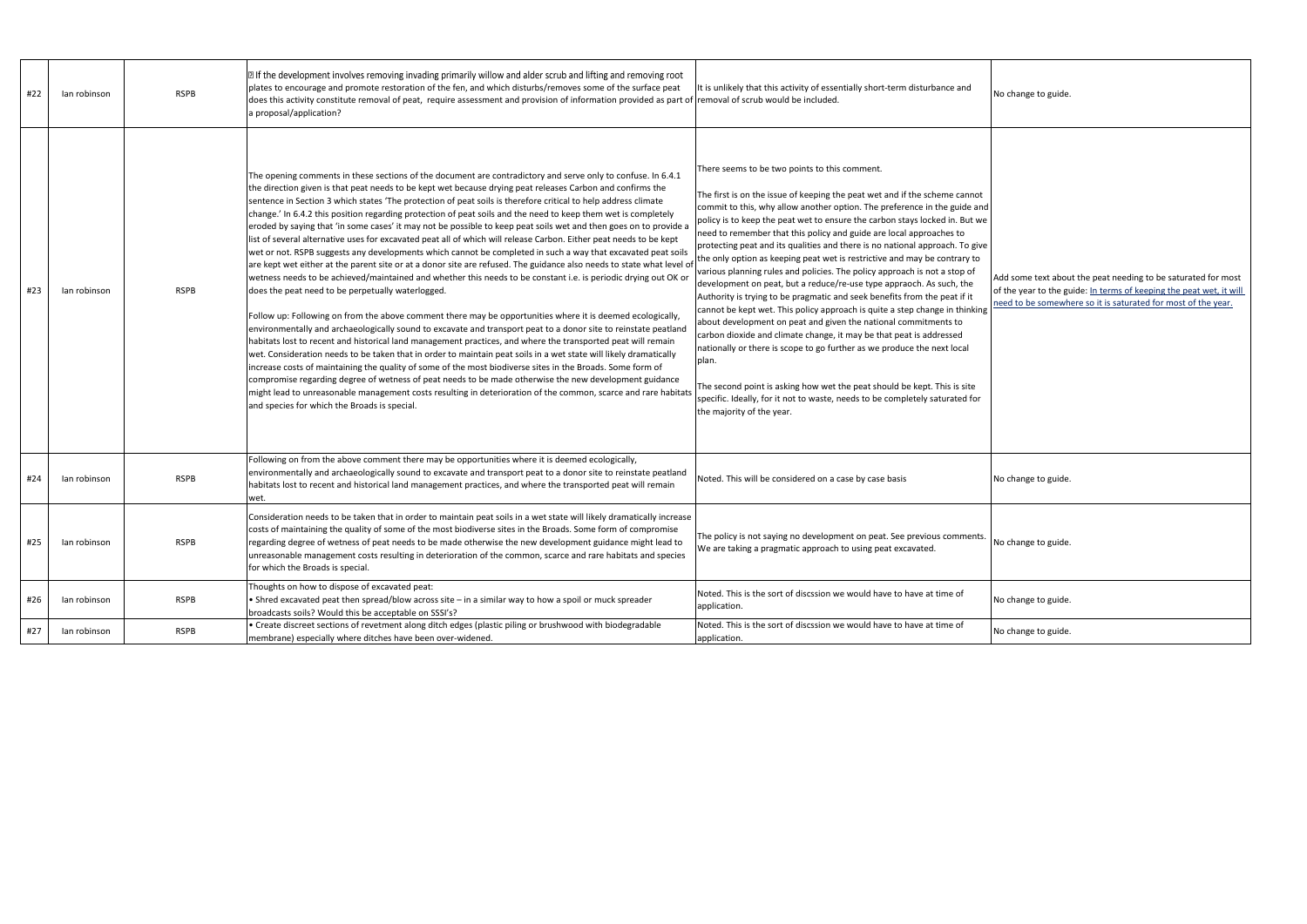| #28 | lan robinson | <b>RSPB</b> | • RSPB disagrees with the suggestion that incorporation of peat into agricultural soils can be a route for disposal<br>of peat soils and feel undue focus is placed on providing 'acceptable' locations. Surely the primary aim is to keep<br>peat wet and any soil improvement options are an absolute last resort.<br>Follow up: 1.The hard line would be - if peat is such an important resource as a substrate and has critically<br>important properties in mitigating for climate change in capturing carbon then any proposed development which<br>is unable to ensure excavated peat will be kept wet, will not be permitted. The guidance states in 6.4 that in order<br>to retain its important qualities peat needs to be kept wet. If peat isn't kept wet it loses its ability to retain carbon<br>and actually releases carbon as it oxidises.<br>2. What are the exceptional circumstances which over-ride the need to keep peat wet and consign the substrate<br>to 'soil improver' status? In essence is it more important to allow development or to capture and retain carbon? If<br>there genuinely are cases where development must take place it might help to provide guidance perhaps with an<br>example such as 'replacement of riverside revetment to protect property with peat disturbance and maximum<br>loss of 2cu m' is acceptable, but extending a parking area or mooring area which proposes disturbing previously<br>untouched peat would be unacceptable. | The Guide and policy are clear that the ultimate aim is to reduce the<br>voume of peat excavated. If the peat is to be excavated, then again, the<br>guide is clear that it should be kept wet in order to preserve the carbon<br>held within it. But we also need to be pragmatic - that on occasions, not all<br>the peat will be able to be kept wet. And that is when we discuss other<br>ways to make the post of the peat that is being excavated.<br>We do agree this is a last resort and needs to be acceptable with regards<br>to EA permissions. However, in principle, increasing soil organic matter<br>can be beneficial for retaining water, fertiliser and chemicals on<br>agricultural land rather than these leaching into groundwater that supplies<br>rivers and wetlands.<br>As part of the hierarchy of decisions of what to do with peat arising from<br>developments, if peat were added to agricultural land which is adjacent<br>wetland sites, this could provide uffering services to wetland sites.<br>It is important to note that this policy was never a prevention policy. That<br>is to say that it is not the intention of the policy to stop development on<br>peat. It is considered that to do so would be contrary to the economic<br>objectives of national policy. Furthermore, this is a step change in the<br>approach to considering schemes that will excavate peat. | No change to guide                        |
|-----|--------------|-------------|-----------------------------------------------------------------------------------------------------------------------------------------------------------------------------------------------------------------------------------------------------------------------------------------------------------------------------------------------------------------------------------------------------------------------------------------------------------------------------------------------------------------------------------------------------------------------------------------------------------------------------------------------------------------------------------------------------------------------------------------------------------------------------------------------------------------------------------------------------------------------------------------------------------------------------------------------------------------------------------------------------------------------------------------------------------------------------------------------------------------------------------------------------------------------------------------------------------------------------------------------------------------------------------------------------------------------------------------------------------------------------------------------------------------------------------------------------------------------------------------------|-------------------------------------------------------------------------------------------------------------------------------------------------------------------------------------------------------------------------------------------------------------------------------------------------------------------------------------------------------------------------------------------------------------------------------------------------------------------------------------------------------------------------------------------------------------------------------------------------------------------------------------------------------------------------------------------------------------------------------------------------------------------------------------------------------------------------------------------------------------------------------------------------------------------------------------------------------------------------------------------------------------------------------------------------------------------------------------------------------------------------------------------------------------------------------------------------------------------------------------------------------------------------------------------------------------------------------------------------------------------------------------------------------------------|-------------------------------------------|
| #29 | lan robinson | <b>RSPB</b> | Broads Authority need to provide acceptable locations, consented by Natural England with permissions obtained<br>from Environment Agency indicating suitable, waste regulation compliant deposition areas.                                                                                                                                                                                                                                                                                                                                                                                                                                                                                                                                                                                                                                                                                                                                                                                                                                                                                                                                                                                                                                                                                                                                                                                                                                                                                    | Comment noted. The Guide does give suggestions about what to do with<br>peat if it needs to be disposed off elsewhere and highlights what permits<br>or licencing might be needed. But it is not our role to provide acceptable<br>locations and get these consented - it is the role of the applicant and their<br>agent.                                                                                                                                                                                                                                                                                                                                                                                                                                                                                                                                                                                                                                                                                                                                                                                                                                                                                                                                                                                                                                                                                        | No change to guide.                       |
| #30 | lan robinson | <b>RSPB</b> | Moving peat offsite might require an environmental permit. The planning guide needs to clearly state examples<br>of when this would normally be the case rather than leaving this as an open-ended statement!                                                                                                                                                                                                                                                                                                                                                                                                                                                                                                                                                                                                                                                                                                                                                                                                                                                                                                                                                                                                                                                                                                                                                                                                                                                                                 | Noted. But this text was provided by the Environment Agency.                                                                                                                                                                                                                                                                                                                                                                                                                                                                                                                                                                                                                                                                                                                                                                                                                                                                                                                                                                                                                                                                                                                                                                                                                                                                                                                                                      | No change to guide.                       |
| #31 | lan robinson | <b>RSPB</b> | . The planning guidance needs to make clear that completion of a risk assessment is essential when moving soils<br>to ensure biosecurity issues have been mitigated for.<br>Follow up: Section 6.6 says 'When moving material, such as peat soils and associated vegetation from site to site,<br>an assessment of the risk to spreading disease and non-native species and their propagules (such as seeds and<br>roots) needs to be considered.' It doesn't describe how to go about assessing that risk and the information in the<br>guidance is suggestive using statements such as 'you could do this.' Given the cost involved in dealing with INNS I<br>suggest it better to be directive and offer guidance which states 'Before considering moving peat undertake a<br>vegetation survey to determine whether there is visible evidence of INNS.'<br>My suggestion of carrying out a risk assessment should be mandatory and to:<br>• Mentify the hazard<br>•Evaluate the risk<br>. Put in place control measures<br>∙®vrite it down<br>. Communicate to all concerned<br>Providing a simple template to enable those proposing development to assess risk would smooth the process.<br>The link on Gov.UK suggests spraying with chemicals is acceptable! This may not be the right way to go and often<br>spraying with chemicals is of limited effectiveness.                                                                                                                    | Comment noted. Chemical treatment is not always effective but it is an<br>option. We would however encourage other ways to be considered. We<br>agree it would be helpful to come up with something to help people<br>regarding invasive species.                                                                                                                                                                                                                                                                                                                                                                                                                                                                                                                                                                                                                                                                                                                                                                                                                                                                                                                                                                                                                                                                                                                                                                 | Include some guidar<br>have been consider |

| I<br>$\overline{\phantom{0}}$ | No change to guide                                                                                    |
|-------------------------------|-------------------------------------------------------------------------------------------------------|
|                               | No change to guide.                                                                                   |
|                               | No change to guide.                                                                                   |
|                               | Include some guidance relating to ensuring biosecurity issues<br>have been considerded and addressed. |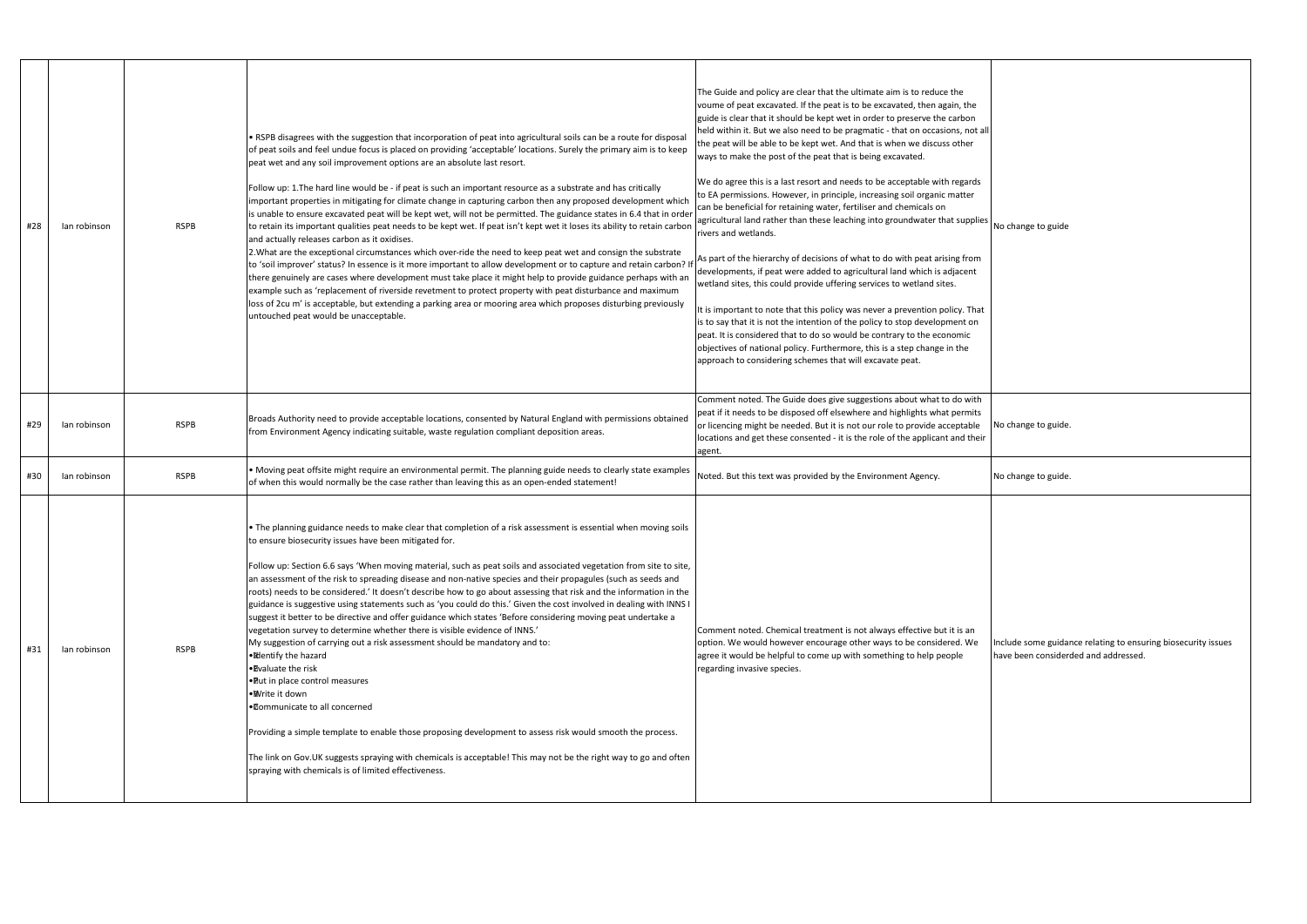Make reference to this advice in the guide: It should be noted that the depths that archaeology may be present varies. SCCAS advised that if works are minimal such as turf removal, the Records Service may not need consultation. However, if there is any uncertainty they suggest contacting them at the earliest opportunity for free pre-application advice.

Make suggested amendments.

|  | No change to guide. |  |  |
|--|---------------------|--|--|
|--|---------------------|--|--|

| #32 | lan robinson   | <b>RSPB</b>                          | Reasoned Justification Page 17/18. Climate Change. Correct management and restoration could lead to enhanced<br>storage of carbon and other greenhouse gases in these soils, while mis-management or neglect could lead to<br>these carbon sinks becoming net sources of greenhouse gases.'<br>Follow up: Comment is to qualify what correct management and restoration means, either in the document or<br>making it clear this can be provided as advice from BA or other organisations. This advice need not necessarily be<br>linked to development, may be part of an agri-environment agreement, could be gleaned from publications such<br>as the 'Fen Management Handbook.' One specific element to consider is achieving correct water levels and flows<br>and a description of what that statement means, namely to achieve near natural groundwater inputs and<br>restriction of nutrient loaded surface water inputs, combined with appropriate management of vegetation<br>growing on peat soils as described in the Fen Management Strategy and Natural England Site Improvement<br>Programme statements and favourable condition assessments. | Many factors combine to vary emissions of GHG from soils and this is an<br>emerging areas of academic research. It is not the place of this guide to<br>simplify this complexity and we would expect correct management for<br>GHG exchange to reference this (below) and other relevant literature<br>http://sciencesearch.defra.gov.uk/Default.aspx?Menu=Menu&Module=M<br>ore&Location=None&Completed=0&ProjectID=17584 | No change to guide.                                                                                                                       |
|-----|----------------|--------------------------------------|--------------------------------------------------------------------------------------------------------------------------------------------------------------------------------------------------------------------------------------------------------------------------------------------------------------------------------------------------------------------------------------------------------------------------------------------------------------------------------------------------------------------------------------------------------------------------------------------------------------------------------------------------------------------------------------------------------------------------------------------------------------------------------------------------------------------------------------------------------------------------------------------------------------------------------------------------------------------------------------------------------------------------------------------------------------------------------------------------------------------------------------------------------------|---------------------------------------------------------------------------------------------------------------------------------------------------------------------------------------------------------------------------------------------------------------------------------------------------------------------------------------------------------------------------------------------------------------------------|-------------------------------------------------------------------------------------------------------------------------------------------|
| #33 | lan robinson   | <b>RSPB</b>                          | Reasoned Justification Page 17/18. Archaeology Page 18- Question. At what depth are archaeological features<br>found? Is the surface 30cm devoid of features and if so, does the enable turf pond creation to proceed without<br>cost of employing an archaeologist?                                                                                                                                                                                                                                                                                                                                                                                                                                                                                                                                                                                                                                                                                                                                                                                                                                                                                         | SCCAS were asked and responded saying:<br>• Specifying 30cm is risky as the depths of remains vary.<br>Having said this if works are minimal such as turf removal we don't need<br>consulting.<br>If there is any uncertainty we suggest contacting SCCAS at the earliest<br>opportunity for free preapp advice.                                                                                                          | Make reference to t<br>that the depths that<br>advised that if work<br>Records Service may<br>any uncertainty the<br>opportunity for free |
| #34 | Jessica Nobbs  | Water Management Alliance No comment |                                                                                                                                                                                                                                                                                                                                                                                                                                                                                                                                                                                                                                                                                                                                                                                                                                                                                                                                                                                                                                                                                                                                                              | Noted.                                                                                                                                                                                                                                                                                                                                                                                                                    | No change to guide.                                                                                                                       |
| #35 | Georgia Teague | Suffolk CC                           | We welcome the inclusions of consideration for archaeology.<br>The following minor suggestions are proposed, re contact details on page 9:<br>. The Suffolk Historic Environment Record is a collection of information about the nature and location of<br>archaeological sites in Suffolk. The online public version can be found on the Suffolk Heritage Explorer:<br>https://heritage.suffolk.gov.uk/simple-search<br>. Details of the Suffolk Archaeological Service can be found here: https://www.suffolk.gov.uk/index.php/culture-<br>heritage-and-leisure/suffolk-archaeological-service/about-the-suffolk-archaeological-service/                                                                                                                                                                                                                                                                                                                                                                                                                                                                                                                   | Noted and agree. Will amend text.                                                                                                                                                                                                                                                                                                                                                                                         | Make suggested am                                                                                                                         |
| #36 | Georgia Teague | Suffolk CC                           | From a minerals and waste perspective, it is understood that the removal and relocation of peat referred to is<br>ancillary to other types of built development. However, if this happened on a large scale, we believe that it would<br>constitute minerals and waste development and could require planning permission from the County Council. A<br>parallel already exists in respect of reservoir creation where if the sand and gravel is removed from the site to<br>create the reservoir then it is minerals extraction.<br>Follow up: I would suggest a cumulative area of 1 hectare or above would constitute a suitable threshold at or<br>above which SCC would require a separate planning application.<br>$100m \times 100m = 10,000$ sq. m (1 ha)<br>Assume 2m depth = 20,000 cubic m<br>Therefore I suggest 1 ha or 20,000 cubic m                                                                                                                                                                                                                                                                                                           | A meeting was held with Norfolk CC and Suffolk CC Minerals and Waste<br>teams to discuss this. It was agreed that for schemes of 1ha in area or<br>20,000 cubic metres in volume or more, that the BA will consult the<br>relevant Minerals and Waste Team. It is acknoweledged that not many, if<br>any schemes, of this scale will come forward.                                                                        | Add wording about<br>schemes above a ce                                                                                                   |
| #37 | Georgia Teague | Suffolk CC                           | SCC is concerned that the references to landscape in the peat soils guide is somewhat limited. The guide (and<br>policy) focuses on the ecological and climate change concern.                                                                                                                                                                                                                                                                                                                                                                                                                                                                                                                                                                                                                                                                                                                                                                                                                                                                                                                                                                               | The guide refers to the qualities of the peat itself. Landscape is addressed<br>through the landscape section of the Local Plan, by consulting our<br>Landscape Architect Consultant as appropriate and by using our landscape<br>guide.                                                                                                                                                                                  | No change to guide.                                                                                                                       |
| #38 | Georgia Teague | Suffolk CC                           | SCC believes that, the potential impact on landscape character is somewhat underrated and left out/ of this<br>document. Fens, fen meadows and reedbeds are landscapes that are potentially quite susceptible to change by<br>development. It is hoped that the landscape and visual amenity concerns may be already addressed elsewhere.                                                                                                                                                                                                                                                                                                                                                                                                                                                                                                                                                                                                                                                                                                                                                                                                                    | The guide refers to the qualities of the peat itself. Landscape is addressed<br>through the landscape section of the Local Plan, by consulting our<br>Landscape Architect Consultant as appropriate and by using our landscape<br>guide.                                                                                                                                                                                  | No change to guide.                                                                                                                       |
| #39 | Georgia Teague | Suffolk CC                           | SCC would like to note that on page 10 (just before the box j.), the sentence is a little hard to read/understand,<br>and the following amendment is suggested in order to provide ease of reading: "The usual planning process will<br>be followed, in terms of including habitat surveys, and seeking biodiversity net gain through appropriate<br>biodiversity enhancements. and, when the details are finalised, any requirement of biodiversity net gain."                                                                                                                                                                                                                                                                                                                                                                                                                                                                                                                                                                                                                                                                                              | Agree that some amendments to the text would be beneficial.                                                                                                                                                                                                                                                                                                                                                               | Amend text in line v                                                                                                                      |

Add wording about consulting Minerals and Waste Teams for schemes above a certain threshold.

Amend text in line with comment.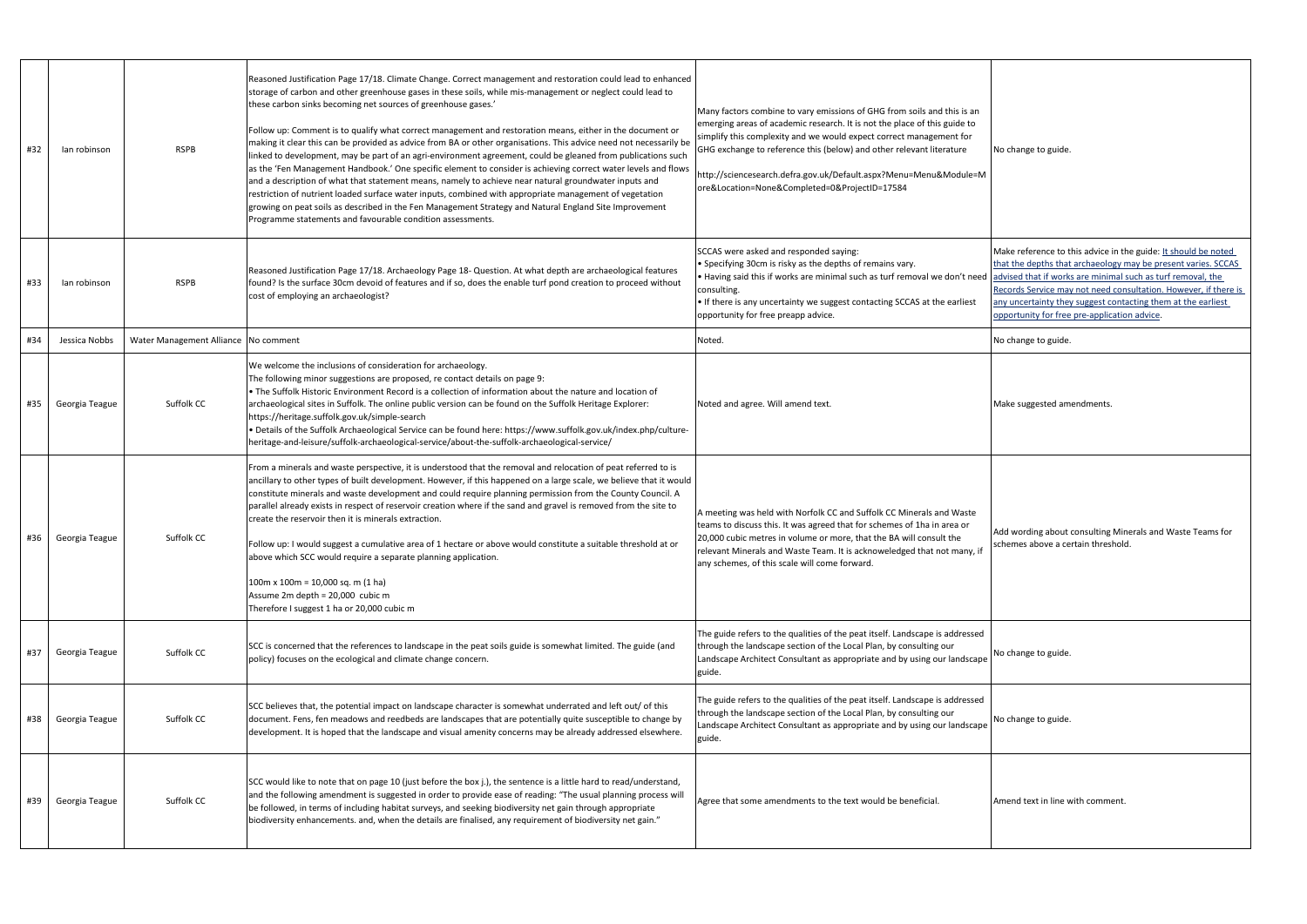| Amend text in line with comment.                          |
|-----------------------------------------------------------|
| No change to guide.                                       |
| No change to guide.                                       |
| No change to guide.                                       |
| No change to guide.                                       |
| No change to guide.                                       |
| No change to guide.                                       |
| No change to guide.                                       |
| No change to guide.                                       |
| Bring 4.6 to join 4.1 and refer to the Cranfield dataset. |
| Will add this text.                                       |
| Will add this text.                                       |

| #40 | Georgia Teague  | Suffolk CC                                      | It is recommended that this guide should add a reference at Paragraph 6.3 "Biodiversity" (Page 9), something that<br>refers the reader to Suffolk Biodiversity Information Service and Norfolk Biodiversity Information Service (as is the<br>case with heritage). Further, although NERC Act 2006 has been referred to, similar duties towards the<br>conservation of biodiversity are also set out in the NPPF.                                                                                                                                                                                                                                                                                                                                                                                                                                                                                                                                                                                                                                                                                                                                                                                                                                                                                                                                                                                                                                                                                                                                                                                                 | Noted and will amend text.                                                                                                                                                                                                                                                                                                                                                                                                                                                                                           | Amend text in line with comment.                          |
|-----|-----------------|-------------------------------------------------|-------------------------------------------------------------------------------------------------------------------------------------------------------------------------------------------------------------------------------------------------------------------------------------------------------------------------------------------------------------------------------------------------------------------------------------------------------------------------------------------------------------------------------------------------------------------------------------------------------------------------------------------------------------------------------------------------------------------------------------------------------------------------------------------------------------------------------------------------------------------------------------------------------------------------------------------------------------------------------------------------------------------------------------------------------------------------------------------------------------------------------------------------------------------------------------------------------------------------------------------------------------------------------------------------------------------------------------------------------------------------------------------------------------------------------------------------------------------------------------------------------------------------------------------------------------------------------------------------------------------|----------------------------------------------------------------------------------------------------------------------------------------------------------------------------------------------------------------------------------------------------------------------------------------------------------------------------------------------------------------------------------------------------------------------------------------------------------------------------------------------------------------------|-----------------------------------------------------------|
| #41 | Paul Harris     | South Norfolk DC                                | The Council does not wish to offer any comments on this document.                                                                                                                                                                                                                                                                                                                                                                                                                                                                                                                                                                                                                                                                                                                                                                                                                                                                                                                                                                                                                                                                                                                                                                                                                                                                                                                                                                                                                                                                                                                                                 | Noted.                                                                                                                                                                                                                                                                                                                                                                                                                                                                                                               | No change to guide.                                       |
| #42 | Paul Harris     | South Norfolk DC                                | The Council does not wish to offer any comments on this document.                                                                                                                                                                                                                                                                                                                                                                                                                                                                                                                                                                                                                                                                                                                                                                                                                                                                                                                                                                                                                                                                                                                                                                                                                                                                                                                                                                                                                                                                                                                                                 | Noted.                                                                                                                                                                                                                                                                                                                                                                                                                                                                                                               | No change to guide.                                       |
| #43 | Penny Turner    | Norfolk Police                                  | As the Designing Out Crime Officer, I shall be submitting no comment on behalf of Norfolk Police in this instance. Noted.                                                                                                                                                                                                                                                                                                                                                                                                                                                                                                                                                                                                                                                                                                                                                                                                                                                                                                                                                                                                                                                                                                                                                                                                                                                                                                                                                                                                                                                                                         |                                                                                                                                                                                                                                                                                                                                                                                                                                                                                                                      | No change to guide.                                       |
| #44 | Martin Dade     |                                                 | differences between un-disturbed peat in locality and areas of housing, where dredgings and dried peat has<br>previously been deposited.<br>Areas like Horning and Wroxham - we have not encountered un-disturbed peat in dredging works for many years<br>but there is likely to be dried peat dredgings on reinstated eroded ground, so the requirement for coring should<br>be in comparative to application - which I assume the 300mm depth refers to.<br>Locality - meaning in-situ, as created, ie reed beds, un-disturbed garden areas<br>Dredging would be removing silted existing river/mooring areas - most moorings and river areas near properties<br>have been extensively excavated of peat to depths of 3.6m previously, so this peat would have been placed on<br>adjacent banks and allowed to dry out, thus the need to recognise dried peat in the policy.                                                                                                                                                                                                                                                                                                                                                                                                                                                                                                                                                                                                                                                                                                                                   | Dredging focuses on removing accumulated sediment rather than<br>unexcavated peat so there shouldn't be a conflict. If an area is being<br>excavated that has received peat arisings previously, the question would<br>be whether unexcavated peat is in situ at lower levels and/or whether the<br>previously deposited peat had been kept wet and so retains structure and<br>optimal value. Past use of the site and potentially cores to determine<br>amount and condition of peat would guide each application. | No change to guide.                                       |
| #45 | Tom Holt-Wilson | <b>Norfolk Geodiversity</b><br>Partnership      | The Norfolk Geodiversity Partnership approves this document. It recognises the palaeo-environmental<br>significance of peat deposits (Appendix A) and acknowledges that the NGP is an interested organisation (section<br>$6.2$ ).                                                                                                                                                                                                                                                                                                                                                                                                                                                                                                                                                                                                                                                                                                                                                                                                                                                                                                                                                                                                                                                                                                                                                                                                                                                                                                                                                                                | Support noted.                                                                                                                                                                                                                                                                                                                                                                                                                                                                                                       | No change to guide.                                       |
| #46 | Rachel Bowden   | Natural England                                 | Natural England has no comments to make regarding the consultation on these guides.                                                                                                                                                                                                                                                                                                                                                                                                                                                                                                                                                                                                                                                                                                                                                                                                                                                                                                                                                                                                                                                                                                                                                                                                                                                                                                                                                                                                                                                                                                                               | Noted.                                                                                                                                                                                                                                                                                                                                                                                                                                                                                                               | No change to guide.                                       |
| #47 | Rachel Bowden   | Natural England                                 | Natural England has not assessed this application for impacts on protected species. Natural England has<br>published Standing Advice which you can use to assess impacts on protected species or you may wish to consult<br>your own ecology services for advice.<br>Natural England and the Forestry Commission have also published standing advice on ancient woodland and<br>veteran trees which you can use to assess any impacts on ancient woodland.<br>The lack of comment from Natural England does not imply that there are no impacts on the natural environment,<br>but only that the application is not likely to result in significant impacts on statutory designated nature<br>conservation sites or landscapes. It is for the local planning authority to determine whether or not this<br>application is consistent with national and local policies on the natural environment. Other bodies and<br>individuals may be able to provide information and advice on the environmental value of this site and the impacts<br>of the proposal to assist the decision making process. We advise LPAs to obtain specialist ecological or other<br>environmental advice when determining the environmental impacts of development.<br>We recommend referring to our SSSI Impact Risk Zones (available on Magic and as a downloadable dataset) prior<br>to consultation with Natural England. Further guidance on when to consult Natural England on planning and<br>development proposals is available on gov.uk at https://www.gov.uk/guidance/local-planning-authorities-get-<br>environmental-advice | Noted. This seems to be generic advice. It does not seem to be seeking<br>changes to the document.                                                                                                                                                                                                                                                                                                                                                                                                                   | No change to guide.                                       |
| #48 | Liam Robson     | <b>Environment Agency</b>                       | We have no comments on the peat guide                                                                                                                                                                                                                                                                                                                                                                                                                                                                                                                                                                                                                                                                                                                                                                                                                                                                                                                                                                                                                                                                                                                                                                                                                                                                                                                                                                                                                                                                                                                                                                             | Noted                                                                                                                                                                                                                                                                                                                                                                                                                                                                                                                | No change to guide.                                       |
| #49 | Rob Wise        | NFU East Anglia                                 | Section 4.6 refers to the Authority producing it's own peat mapping which is to be applauded and would be a<br>more accurate and therefore better alternative to the BGS peat layer. Similarly other resources are available and<br>being updated more regularly that the BGS layer, notably the Landis data set of Cranfield University. Develpers<br>should have the opportunity to use this and it should be referenced in both Section 4.1 and Section 4.6.                                                                                                                                                                                                                                                                                                                                                                                                                                                                                                                                                                                                                                                                                                                                                                                                                                                                                                                                                                                                                                                                                                                                                   | Noted and agree. Other sources of information would be relevant and<br>used as and when available. Will add reference to this to 4.1 and 4.6.                                                                                                                                                                                                                                                                                                                                                                        | Bring 4.6 to join 4.1 and refer to the Cranfield dataset. |
| #50 | Rob Wise        | NFU East Anglia                                 | Section 6.4.2 references the National Farmers Union (East Anglia) as a potential point of contact. We would<br>prefer the following wording: "If you have been unable to contact adjacent farmers for possible re-use<br>application to agricultural land, and the quantities involved are large enough to warrant field scale spreading, get<br>in touch with the NFU to see if they can help locate a suitable recipient farm.                                                                                                                                                                                                                                                                                                                                                                                                                                                                                                                                                                                                                                                                                                                                                                                                                                                                                                                                                                                                                                                                                                                                                                                  | Noted and agree. Will amend text.                                                                                                                                                                                                                                                                                                                                                                                                                                                                                    | Will add this text.                                       |
| #51 | Hannah Cutter   | <b>Suffolk County Council</b><br>Archaeological | Please refer to us as Suffolk County Council Archaeological Service                                                                                                                                                                                                                                                                                                                                                                                                                                                                                                                                                                                                                                                                                                                                                                                                                                                                                                                                                                                                                                                                                                                                                                                                                                                                                                                                                                                                                                                                                                                                               | Noted and agree. Will amend text.                                                                                                                                                                                                                                                                                                                                                                                                                                                                                    | Will add this text.                                       |